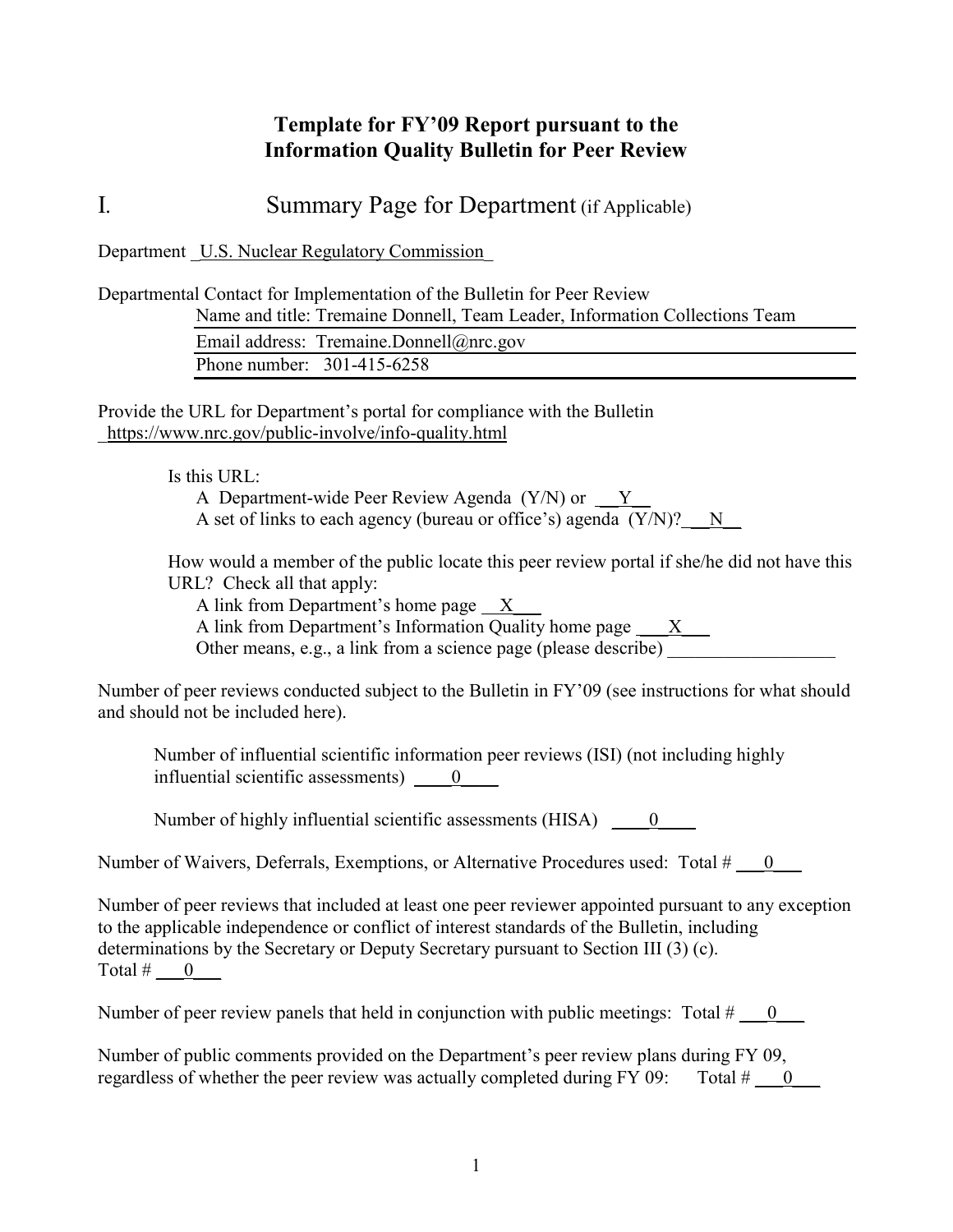## **Template for FY'09 Report pursuant to the Information Quality Bulletin for Peer Review**

# II. Agency Report

### GENERAL INFORMAITON

Agency U.S. Nuclear Regulatory Commission

Agency Contact for Implementation of the Peer Review Bulletin

Name and title: Tremaine Donnell, Team Leader, Information Collections Team Email address: Tremaine.Donnell@nrc.gov Phone number: 301-415-6258

URL for Agency's Peer Review Agenda: https://www.nrc.gov/public-involve/info-quality.html

What pathway(s) can a member of the public use to find the Agency's peer review agenda if she/he did not have this URL?

- $\circ$  Link from Departmental or Agency home page,  $\overline{X}$
- $\circ$  Link from Agency Information Quality home page,  $\overline{X}$
- o Link from science, research, or regulatory pages (please specify)

 $\mathcal{L}_\text{max}$  $\circ$  Other (please describe)

Does the agenda provide links to peer review reports for all completed peer reviews?  $N/A$ 

*Continue to Next Page*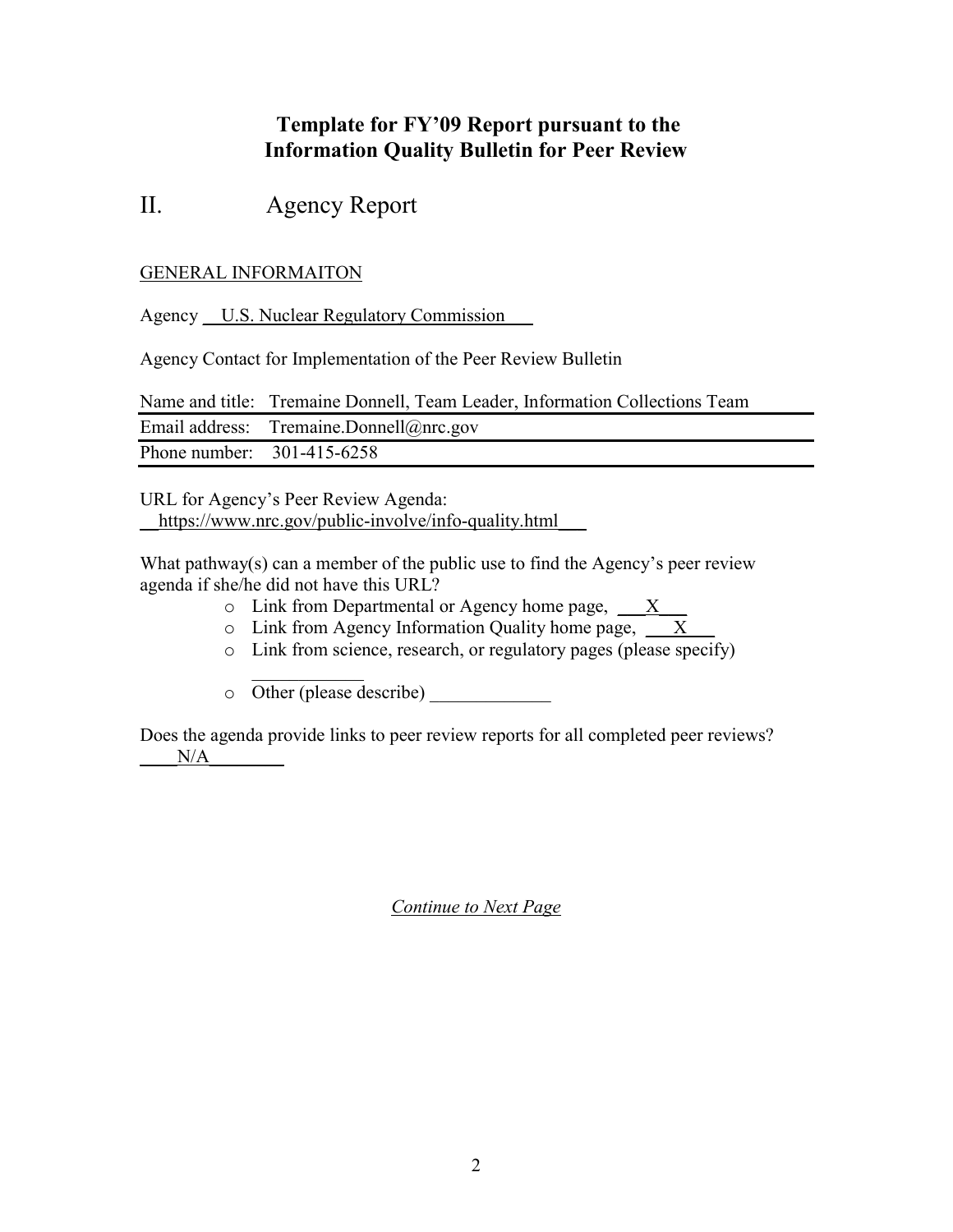#### INFORMATION ABOUT REVIEWS CONDUCTED

Number of peer reviews conducted subject to the Bulletin in FY 09. (see instructions for what should and should not be included here).

> Number of influential scientific information peer reviews (ISI) (not including highly influential scientific assessments)  $\qquad 0$

List the title of each ISI. Indicate whether the Peer Review Report has been completed (Y/N) *add more lines as needed* **NOTE:** It is acceptable to provide a screen shot of your peer review agenda as an attachment.

Number of highly influential scientific assessments (HISA)  $\qquad 0$ List the title of each HISA. Indicate whether the Peer Review Report has been Completed (Y/N) *add more lines as needed*

Provide the titles of ISIs and HISIs for which Waivers (W), Deferrals (D), or Exemptions (E) were invoked or Alternative Procedures used (A). *If deferral is marked, please indicate the duration of the deferral.*

| <b>Title of Document</b> | <b>Type of Document</b>   | W, D, E, or A  |
|--------------------------|---------------------------|----------------|
|                          | <b>ISI</b> or <b>HISA</b> | (and duration) |

Number of peer reviews that included at least one peer reviewer appointed pursuant to any exception to the applicable independence or conflict of interest standards of the Bulletin, including determinations by the Secretary or Deputy Secretary pursuant to Section III  $(3)$  (c)?

Number of ISIs (not including highly influential scientific assessments)  $\qquad 0 \qquad$ 

List titles